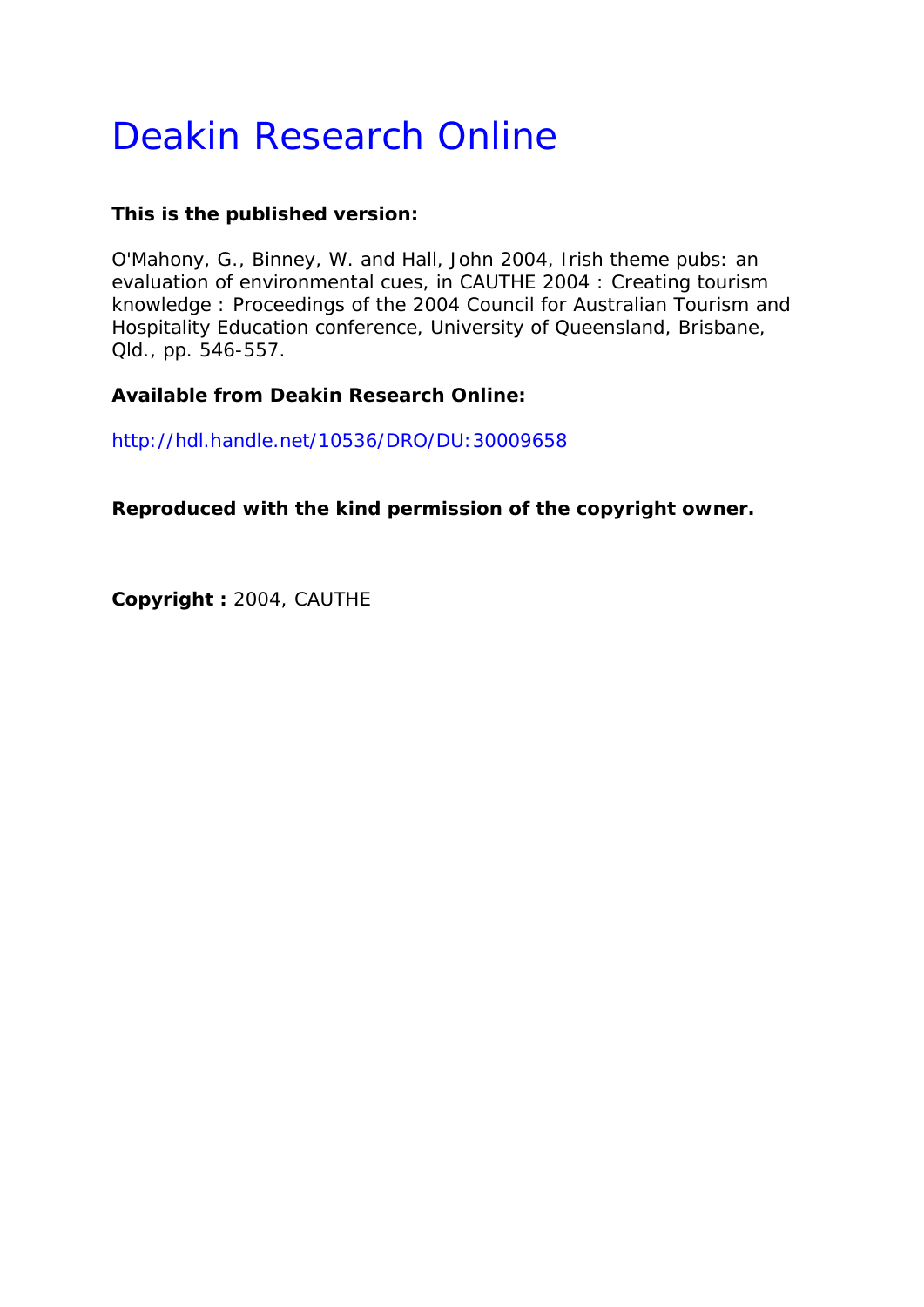## **IRISH THEME PUBS: AN EVALUATION OF ENVIRONMENTAL CUES**

G. Barry O'Mahony School of Hospitality, Tourism and Marketing Victoria University Melbourne Barry.OMahony@vu.edu.au

Wayne Binney School of Hospitality, Tourism and Marketing Victoria University Melbourne Wayne.Binney@vu.edu.au

John Hall School of Hospitality, Tourism and Marketing Victoria University Melbourne John.Hall@vu.edu.au

## ABSTRACT

A major phenomenon in hospitality retailing in recent years has been the growth in Irish theme pubs. These pubs consist of a collection of both tangible and intangible attributes referred to as environmental cues or *atmospherics.* Although environmental cues have been found to have a significant influence on consumer behaviour, little research has been conducted into their effects within Irish theme pubs. Using an established research framework, the aims of this study were to identify and evaluate environmental cues within Irish theme pubs and to establish how the dimensions of this framework influenced customers of Irish theme pubs in Melbourne. Qualitative interviews were conducted with customers of six selected Irish theme pubs and with the owners of these establishments. Whilst confirming the importance of environmental cues to Irish theme pub customers, the study also provides information that has application for hospitality retailers.

KEYWORDS: Atmospherics, Theme pubs, inanimate environment, environmental cues

#### INTRODUCTION

Over the past decade, Irish theme pubs have been exceedingly popular and profitable entities within the leisure and hospitality sector both at the national and international level (Goldsmith 1996; Walkup 1997; Brown and Patterson 2000, West 2001). In Australia, the financial success of Irish theme pubs in Melbourne has been documented by O'Mahony (2002) and by O'Farrell (2000) who reports that, sales of Guinness increased 181% in the decade 1990-2000.

Despite rapid growth in this sector, little research has been conducted into the Irish theme pub phenomenon. A UK study by Knowles and Howley (2000), however, proposes that the success of Irish themed pubs can be attributed to the added value experience that is provided at very little or no extra cost. A major aspect of this added value is the environment in which the product is sold. Indeed, early research into sales environments has established the ability of particular buying environments to produce specific emotional effects in buyers (Kotler 1974). Using the term atmospherics to describe environmental cues, Kotler (1974) asserted that *atmospherics* is an appropriate management tool in situations where (i) the product that is purchased is consumed within the purchasing environment, (this becomes more relevant as the number of competitive outlets increase), (ii) where product and/or price differences are small, and (iii) when the product is aimed at specific groups of buyers. Whilst Kotler's suppositions have been advanced in subsequent research, most studies focus on the design of shopping precincts and store layout (Donovan and Rossiter 1982, McGoldrick and Pieros 1998, Turley and Millman 2000).

Nevertheless, theoretical and empirical studies in the literature have established that retail environmental cues, or *atmospherics*, influence a wide variety of consumer evaluations and behaviours. (Bitner 1990, Turley and Furgate 1992) In a comprehensive review of the literature in this area Turley and Millman (2000) clearly establish that further research is warranted. It is further noted in this review that, of the fifty-five studies dealing with atmospherics that were conducted between 1964 to1997, none have direct relevance to pubs, entertainment venues, food and beverage facilities or any other forms of hospitality retailing.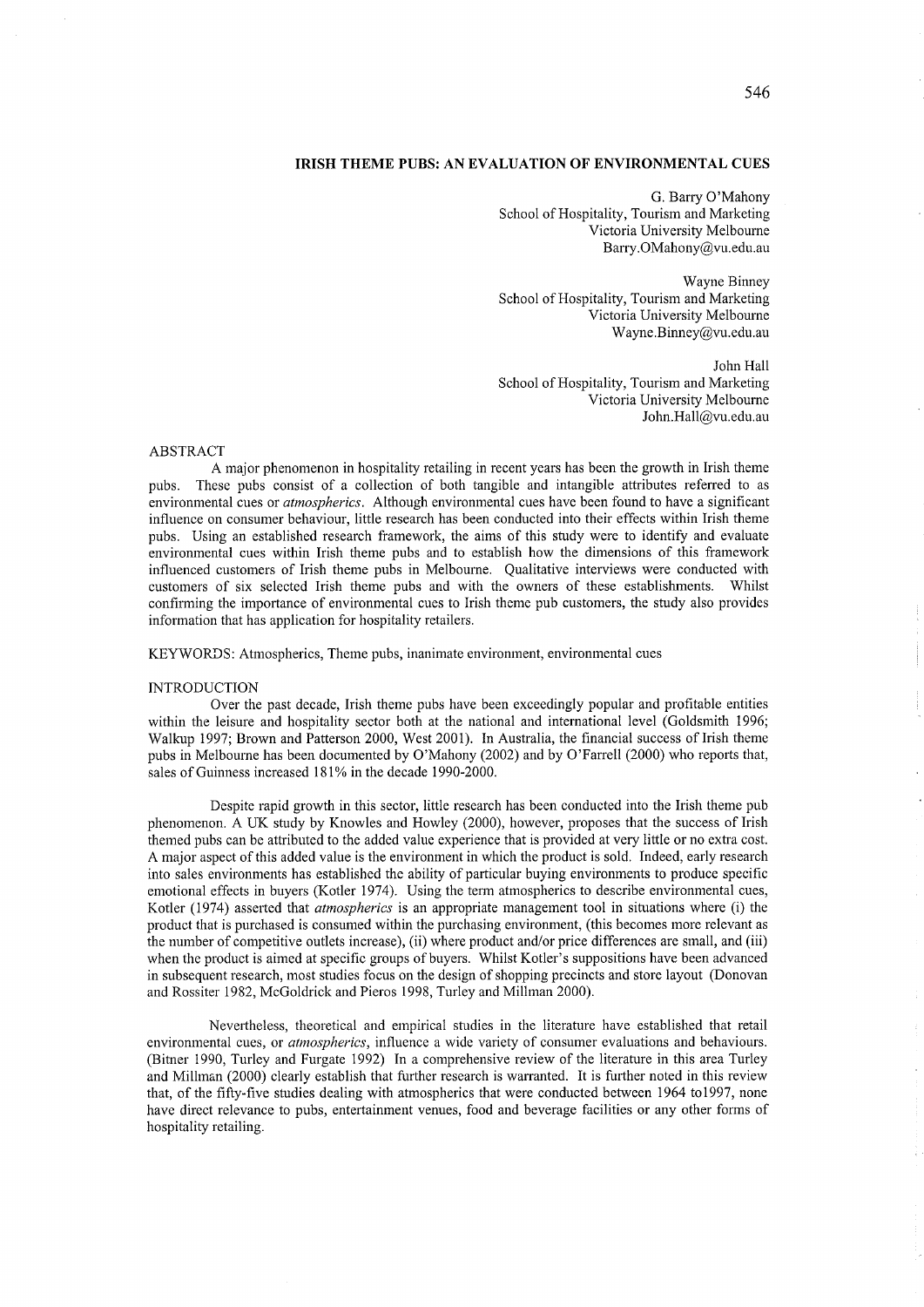Berman and Evans (1995) have developed a theoretical framework for these types of retail encounters, which was subsequently modified by Hoffman and Turley (2002) to incorporate a number of theoretical aspects of *atmospherics* that can influence the consumer experience. (Refer to Fig. 1). This model was deemed appropriate to guide this study because many of the dimensions incorporated in the model have a significant influence on attracting, serving and satisfying the needs of consumers (Hoffman and Turley 2002).

Research within the retail hospitality industry, for example, found image and atmosphere to be one of the most critical factors in the selection of restaurants (Auty 1992, Kivela 1997, Babbin and Attaway 2000). Moreover, the growth in 'theme' restaurants worldwide provides evidence that a standardised experience and controlled ambience is attractive to a large sector of diners (Kotler 1996). However, apart from these studies, and a publication by Brown and Patterson (2000) that concludes that theme pubs are all about 'excessiveness' and 'capturing the essence of the represented phenomenon' (p.658), little is known about the influence of atmospherics within the hospitality sector.



Figure 1: Atmospheric Influence on the Consumer Experience (Hoffman & Turley 2002, p.40)

## COMPONENTS OF THE HOFFMAN AND TURLEY MODEL

The principal components of the model are the visible and invisible environmental cues also referred to as the atmospherics. An outline of these dimensions is provided below.

## *Invisible atmospherics*

In the Hoffman and Turley model, the term "invisible atmospherics" incorporates two elements. Firstly, there is the invisible organisation and systems, which involves managing the environment, the provision of goods and services and the selection, training and management of personnel. This might involve various management styles as well as the, often extensive, documented management procedures that form part of the system of management. These procedures can vary greatly between different entities within the hospitality sector. At McDonalds restaurants, for example, the major management focus is on implementing a rigid set of management principles; recipes and guidelines in order to ensure that both the product and service are uniform and consistent. It is important to note, however, that consumers are often not aware of this controlling influence.

The second element of the invisible environment includes intangible environmental cues, such as perceptions of service quality, friendliness of staff and general atmosphere. These dimensions have also been found to be influential in the service quality literature where they are associated with the willingness of staff to respond to customers needs as well as product knowledge and competency (Zeithaml et al. 1990).

## *Visible atmospherics*

Visible atmospherics include the inanimate environment as well as contact personnel. In themed environments this can include colours such as known national colours (e.g. the green, white and orange associated with Ireland) posters, artefacts, and other theme-related decorations. The pint-sized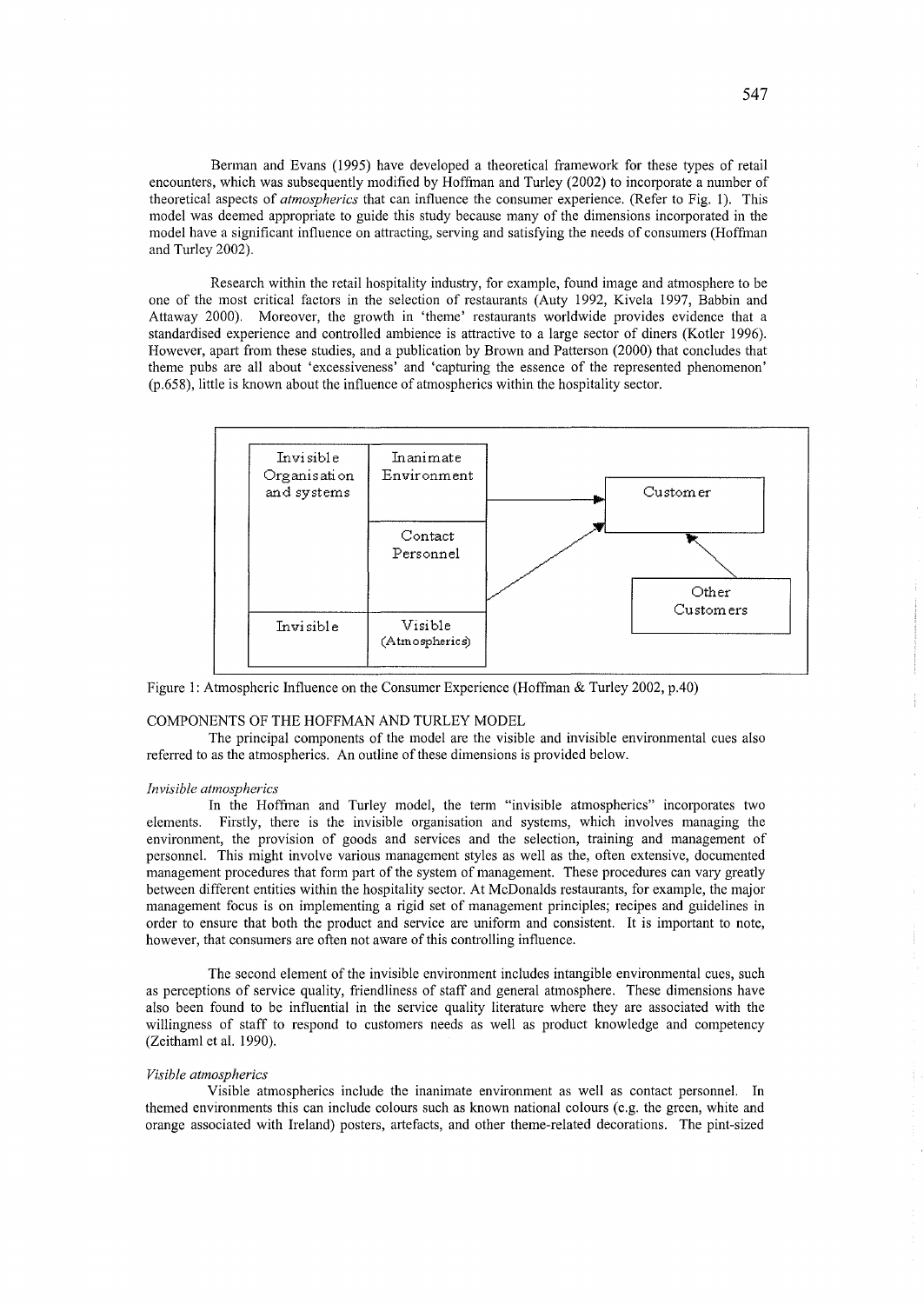glasses used for beer in pubs in Ireland for example, are currently used to enhance the perception of authenticity in Irish theme pubs in Melbourne.

#### *Inanimate environment*

The inanimate environment includes both the exterior and the interior of the sales environment. The exterior environment in the atmospherics model operates on two levels. The first of these relates to the location of the outlet, the provision of parking, windows, colours and signage. The second is concerned with the macro environment of the venue including issues like whether the sales environment is located within a shopping centre and what kind of other businesses surround the sales environment.

The interior environment includes the overall interior environment as a whole (image), music and sounds, ambient colours, lighting, design and layout, product displays, internal signage, decorative style and provision for patron comfort. Within Irish theme pubs each of these components is strongly connected to the notion of authenticity (0 'Mahony 2002).

#### *Contact personnel*

The term "contact personnel" includes the number of service providers, their appearance, and skill level or ability to perform the retail task. There are recognised links between this dimension of the atmospherics model and the "tangible" dimension of service quality outlined by Zeithaml et al. (1990). In the hospitality industry in general the tangible aspects of the environment can include unifonn and grooming with a strong emphasis on those aspects of employee presentation that relate to hygiene such as hair, makeup and the amount of jewellery worn by contact personnel. In Irish pubs, however, the uniform can be seen as a measure of authenticity (costume) as can a number of other visible or tangible aspects of the service environment.

#### *Customer*

A central part of the model is customers and their interaction with other components of the model including the environment and the type and level of interaction with other customers. As the findings of this study show this is exceedingly important in Irish theme pubs.

#### *Other customers*

The manner in which customers' interact is a key aspect of the retail experience as well as issues such as crowding, or the lack of customer numbers.

## AIMS OF THIS STUDY

The aims of the study were to identify and evaluate environmental cues within Irish theme pubs. Specifically, the study aimed to establish how each of the dimensions of Hoffman and Turley's model (Figure 1) influenced customers of Irish theme pubs in Melbourne. Whilst the importance of tangible or visible aspects of hospitality retailing are relatively well known, this study also covered the 'invisible organisation and systems' in place within these retail outlets.

## METHODOLOGY

According to Strauss and Corbin (1990) 'qualitative methods can be used to uncover and understand what lies behind any phenomenon about which little yet is known' (p.19). Since few studies have been conducted into Irish theme pubs, qualitative procedures were appropriate. Data collection procedures in this methodology can include '... group and individual interviews, direct observation and written documents, including questionnaires, personal diaries and program records' (Patton 1987, p.280). In this study, in-depth, semi-structured interviews were conducted with 24 customers of Irish theme pubs as well as the owners or managers of six of these pubs.

The main focus of the investigation was the relatively new Irish theme pubs because these pubs were perceived to have set a particular trend in terms of environmental cues. Consequently, five of these pubs were selected for the study, however, for the purpose of comparison, one of the older, established Irish pubs (The Dan O'Connell) was also included. A further sampling consideration was that some Irish theme pubs are located in the city of Melbourne while others are in the suburbs. In this study three pubs were chosen from within the city of Melbourne and the other three were suburban. Table 1 outlines the six pubs that were selected for the study.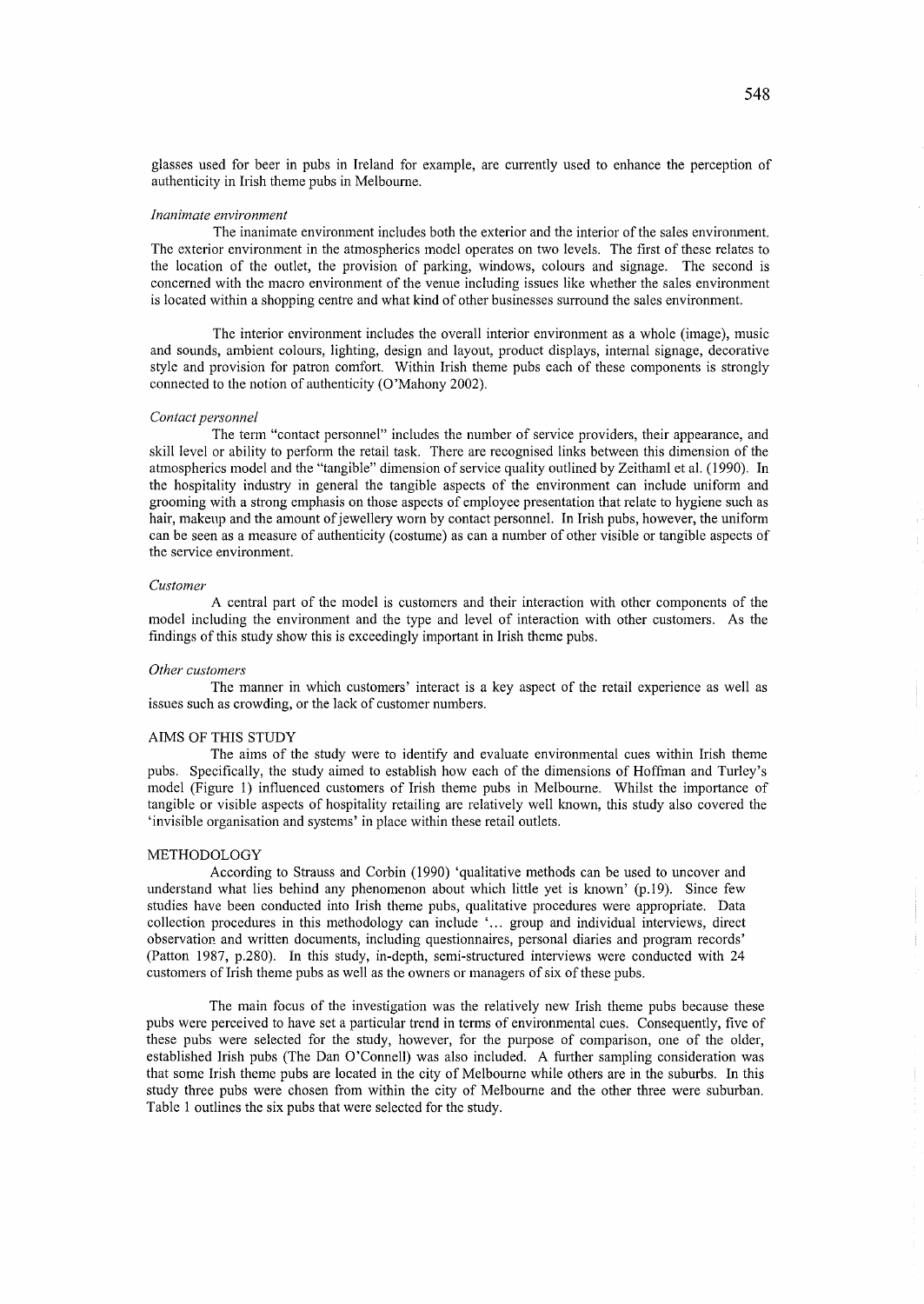| Bridie O'Reilly's    | Pugg Mahone's        | Finbar's                 |  |
|----------------------|----------------------|--------------------------|--|
| (An Irish theme pub  | (An Irish theme pub  | (An Irish theme pub in   |  |
| in the Melbourne     | in the city of       | the Melbourne suburb of  |  |
| suburb of Brunswick) | Melbourne)           | Brighton)                |  |
| The Quiet Man        | P.J.O'Brien's        | The Dan O'Connell        |  |
| (An Irish theme in   | (An Irish theme pub) | (An established Irish)   |  |
| the Melbourne        | in the city of       | pub in the inner city of |  |
| suburb of            | Melbourne)           | Melbourne)               |  |
| Flemington)          |                      |                          |  |

Table 1: The Six Selected Irish Theme Pubs.

A non-probability, convenience sampling method was used to select four respondents from each pub for interview (24 in total) and a gender-balanced sample was achieved. A profile of respondents is provided as an appendix to this paper (see Appendix A). Whilst respondents have been given code names on this list, in each case the code name was culturally aligned with the respondents' original name. For example if a respondent's name was John Smith, an obvious Anglo name, a similar Anglo name was given as the code name, for example, David Jones. This allowed for some tracking to occur during the analysis so that those of Irish heritage, for instance, could be grouped if necessary.

The following table shows some of the characteristics of respondents in the sample. Although the sample was a purposeful, non-probability quota sample, Table 2 highlights the gender balance, the range of age groups and the occupational status of respondents.

| Code Name               | Gender | Age | Occupation                | Name of Pub        |
|-------------------------|--------|-----|---------------------------|--------------------|
| Anne Brennan            | Female | 34  | Entertainer               | Finbar's           |
| Chris Brennan           | Male   | 36  | Entertainer               | Finbar's           |
| Katrina Womax           | Female | 20  | Secretary                 | Bridie O'Reilly's  |
| Daniella Rhodes         | Female | 19  | Student                   | Pugg Mahone's      |
| Jane Williams           | Female | 19  | Students                  | Bridie O'Reilly's  |
| Jonathon Harvey         | Male   | 20  | Barman                    | The Dan O'Connell. |
| <b>Trevor Edwards</b>   | Male   | 20  | Service station attendant | The Dan O'Connell. |
| Anthea Stuart           | Female | 26  | Employment consultant     | Pugg Mahone's      |
| Robert Hill             | Male   | 20  | Bar manager               | P. J. O'Brien's    |
| David Phillips          | Male   | 39  | Business consultant.      | Bridie O'Reilly's  |
| Kevin Richards          | Male   | 37  | Tour operator             | Bridie O'Reilly's. |
| Lawrence Hopkins        | Male   | 34  | Economist                 | Finbar's           |
| Liz Steiner             | Female | 41  | Office administrator      | P. J. O'Brien's    |
| Stephanie McEvoy        | Female | 34  | Social worker             | The Dan O'Connell  |
| Lauren Davison          | Female | 33  | Public servant            | The Quiet Man      |
| Jack Parker             | Male   | 55  | Lecturer                  | P. J. O'Brien's    |
| Paul Murphy             | Male   | 23  | Retail manager            | Pugg Mahone's.     |
| <b>Rosemary Martens</b> | Female | 47  | Teacher                   | P. J. O'Brien's.   |
| <b>Ben Davison</b>      |        | 30  | Plumber                   | The Ouiet Man      |
| Ron McIntosh            | Male   | 41  | <b>Business Manager</b>   | Finbar's           |
| Deirdre O'Sullivan      | Female | 36  | Home Duties               | The Quiet Man.     |
| Vincent Flood           | Male   | 19  | Student                   | Pugg Mahone's.     |
| Richard Ellis           | Male   | 28  | Manager                   | Bridie O'Reilly's  |
| Patricia Jones          | Female | 24  | Student                   | The Quiet Man      |
|                         |        |     |                           |                    |

Table 2: Age, Gender and Occupational Status of Respondents

## RESULTS

The resulting data were transcribed and analysed and a summary is presented thematically under the headings of the Hoffman and Turley model. Selected quotes from theme pub customers are presented throughout and respondents' code names have been used to protect their identity (see profile of respondents provided as appendix A). Interviews were also conducted with the owners or managers of the six selected Irish theme pubs. Once again, qualitative quotes are presented, however, the pub owners and managers have been named with their consent.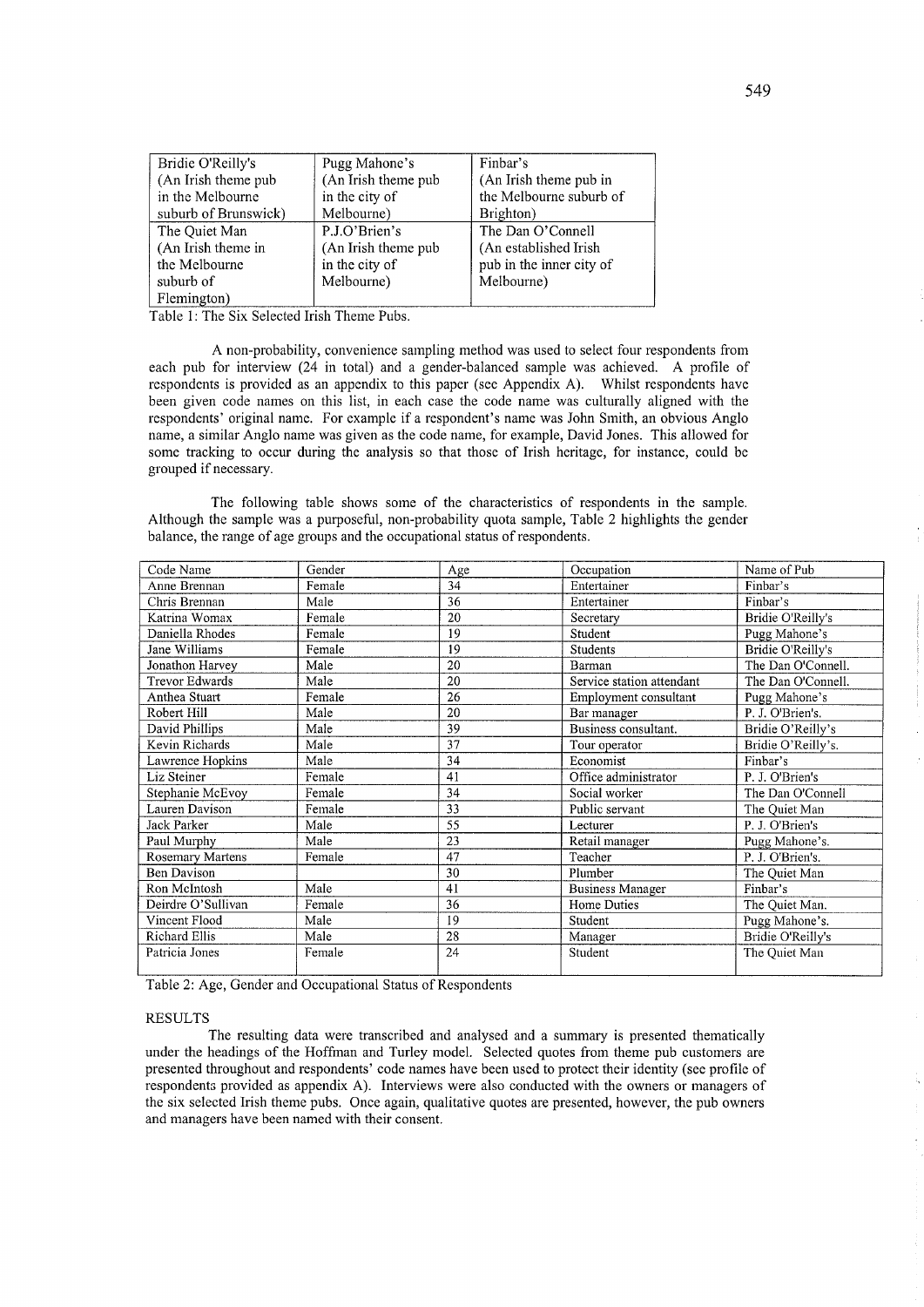Invisible organisation and systems.

The invisible organisation and systems includes the way the environment is managed and one issue related to this is the level of authenticity that is achieved. While all of the respondents were positive about the Irish them pub environment, authenticity was raised as an important theme in this study and also permeated a number of other themes. One respondent, code named Ron, offered a view on the issue related to Bridie O'Reilly's in Chapel street. Although this pub was not in the study, its similarly styled, sister pub of the same name located in Brunswick was included. Ron observed that it was bright and clean but not new looking which he believed was a deliberate attempt to make it look old. 'It's like an artifice of what these pubs are expected to be but at the same time appealing to peoples sensibilities' he asserted. Ron was one of a number of respondents who compared Bridie O'Reilly's to McDonald's asserting that it was contrived as a marketing exercise rather than any effort to share Irish culture. Several other respondents also felt that Bridie O'Reilly's in Brunswick was overdone leading them to conclude that it is not authentically Irish. Curiously, a number of these respondents had never been to Ireland and so they were expressing their perceptions of what an authentic Irish pub *might* be like.

Nevertheless, all of the respondents expressed the view that Irish theme pub owners have created a point of difference from other pubs that is recognisable to customers. Indeed, Jack reported that there are a number of visible distinguishing features about these pubs that identify them as distinctly Irish. He went on to say:

I think if I were blind folded and taken into a pub and it's revealed to me I could tell immediately that it is an Irish pub. So in saying that I think that, yes, I think that they have tapped into something that's recognisable. Whether it is fair dinkum Irish or not is a bit hard to say.

#### Invisible

The invisible environment is different from the invisible organisations and systems in that it includes intangible environmental cues such as friendliness. When questioned about the reasons for the popularity of Irish theme pubs all of the respondents stated that a major attraction was the atmosphere. This invisible aspect that was perceived to be positive and was summarised positive by Robert who reported that 'there was no trouble [which he believes was] probably because of the atmosphere that was generated. It's happy, there's no negativity in there whatsoever'. Liz concurs with this view stating 'I have never been in a situation in an Irish pub where I felt uncomfortable or have seen any problems. I'm sure that they have their problems but it's never been obvious to me'. Rosemary shares this view but also notes a cultural element advising 'I don't like pubs. Going to an Irish pub from outside the culture is a different kind of experience than going to a pub within your own culture'.

Robert also believes that the positive atmosphere in Irish theme pubs is created and enhanced by interaction between customers and the bar staff. '... If they [the staff] see someone sitting there they'll go up and they'll most likely talk to them, they'll chat to them ...' he reported, asserting that there is something unique or special about the way Irish people interact with others. Jack was also impressed with the interaction he had with a non-Irish staff member when he visited an Irish theme pub. When he asked what the word shibin, written on the waitresses apron, meant she replied "it's an illegal drinking house, if you hear the police coming run out this door". He had enjoyed the joke and remarked how this kind of humour adds to the Irish atmosphere.

## Inanimate environment

In this study, the external environment was not rated as important by respondents, however they placed a great deal of emphasis on the interior decoration, particularly in relation to fabrics, tones and materials, the design and positioning of the seating and the artefacts and memorabilia that are incorporated. When asked about décor Anne advised '... that each pub that I have seen, so far, has been quite unique, to a degree'. Despite her Irish background, she was impressed by the decor in a number of city and suburban Irish theme pubs noting that one had a printing press and all sorts of books while another seemed to concentrate on agricultural implements. The major similarity between them, she felt, was the antiquity of the items that were on display. She firmly believes that this is a sharing of Irish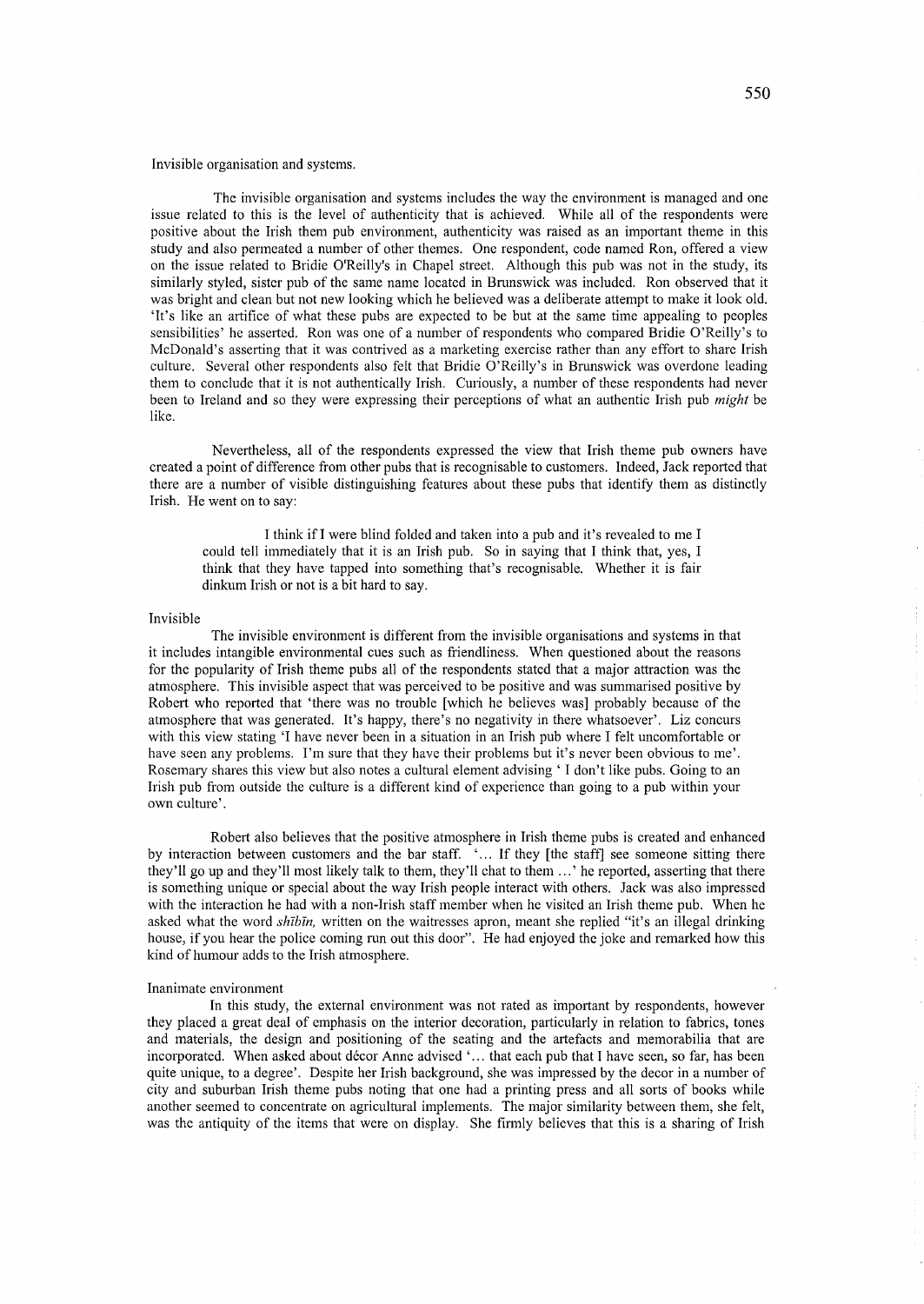culture. She also felt that the open display of Irish culture in the form of historical artefacts provides an insight into Irish history.

Lauren also reported that the Irish theme pubs that she has visited  $\dots$  have all been quite different' whilst Kevin appreciated the manner in which these pubs have been designed, advising that the booths or nooks, as he referred to them, were an attraction for him because they offer' a little privacy for your own conversations and a sense that "this is my area" and you can invite people into that little area'.

Another aspect was the music and the majority of respondents expressed the view that the music that they wanted to hear in Irish theme pubs is authentic Irish music. They specifically noted, however, that they did not want token Irish jigs and reels insisting that they wanted to hear both traditional and contemporary Irish music especially that which is currently available in Ireland. This would seem to suggest that, at least with respect to music, respondents are seeking authenticity rather than some romantic notion of Irishness contrived purely for their benefit. Siobhan believes that one of the attractions of Irish music, whether it be traditional or contemporary, is that it is ageless.

## Contact personnel

As previously noted, contact personnel would include the number of service providers, their appearance and the skill level required to perform the retail task. In this study, all of the respondents reported that the service personnel were an important aspect of the Irish theme pub especially in terms of the creation of a positive, friendly atmosphere. This was seen as different to other entertainment venues. As Jonathan noted 'its different-you can chat to the security guys at the door and they're friendly-not like at the clubs'. Robert also advised that the atmosphere is 'mainly due to the staff. The staff there they're always friendly, always bubbly, always wanting to have a joke and that's just part of the service that I'd go back for ... '.

Jack was adamant that 'in an Irish pub you have to have Irish staff or you lose everything you've tried to set up'. Several other respondents shared this view and identified Irish accents as an attractive component of Irish theme pubs. This was linked to the issue of authenticity and led to the question of whether the staff in Irish theme pubs should be Irish. According to the Irish Pub Company (2000, p.1) 'friendly, efficient, Irish bar staff ... ' are among the success factors in the creation of an authentic Irish theme pub. This was confirmed in this study. Indeed, many respondents expressed the view that at least some Irish staff ought to be present to complement the theme. For example, Liz reflected, 'I think Bridie O'Reilly's must have some policy where they only appoint people with an Irish accent and that certainly adds to the atmosphere ...'. Rosemary supported this view asserting that the Irish accent '... is a very highly valued attraction'. Siobhan, who is Irish, felt however, that it is vital to have Irish bar staff. She explained that:

very often it's the bar staff who set the tone of the pub itself, be they male or female. You know, the welcome that you get from them is crucial and I think that the Irish have a very particular way of welcoming, particularly strangers. They seem to know how much to give and how much to reserve so there's a welcoming but they're not totally 'in your face'. There's an invitation to friendliness but it's not overpowering ....

### Customer

In this study, the behaviour and disposition of customers were linked to a notion of Irishness. Lauren believes, for example, that part of the attraction of Irish theme pubs is the Irish attitude to life. When asked what she perceived this to be she stated that '...it is a "such is life" attitude, "I'm here to have a good time, if I have one beer, I have one beer, if I end up under the table, well that's life" '. Most respondents felt that Irish people know how to have fun and those respondents who had either been to Ireland or had some experience of Irish culture used the Gaelic term *Craie* when describing their reasons for going to, or their experiences at, Irish theme pubs. Siobhan believes that people have fun at Irish theme pubs because:

there is an unwritten code amongst Irish people that when you are in the pub you're there to have a good time. She explained that when you go into a pub ... you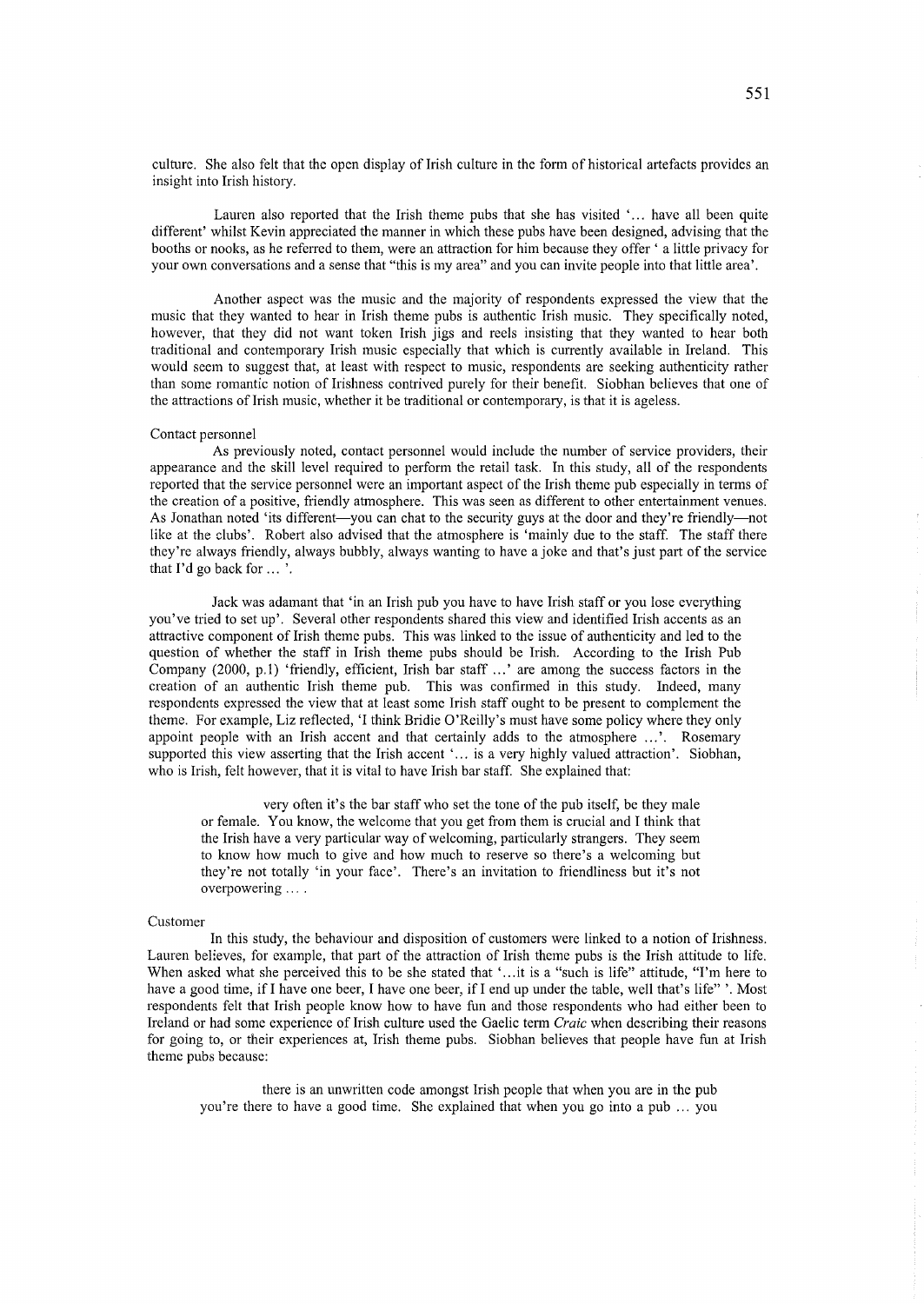take everything in with you, you know, you take your problems and everything but there's a certain kind of expectation that you'll have a relaxed sort of jovial time.

One thing that can quickly transform a fun atmosphere, however, is drunkenness. One of the most significant themes that emerged during the interviews was a perceived lack of drunkenness in Irish theme pubs. Katrina attempted to articulate this stating that 'there wasn't any drunk, I mean they were drunk but they weren't like, do you know what I mean?' This statement seems contradictory, however, Katrina explained that Irish theme pubs didn't seem to have customers who were drunk or sleazy or drowning their sorrows in a drunken depression. 'People were there to have a good time' she stated. 'I don't like pubs [she continued], the whole pub atmosphere does nothing for me but this is not your typical average corner pub. Daniella agreed and suggested that security is unnecessary at Irish theme pubs because 'you just never really see anybody getting feisty about anything, everybody's pretty happygo-lucky'. Like Katrina she felt that people didn't go there to get drunk.

### Other customers

Several respondents identified other customers as important especially in the creation of atmosphere. Lawrence noted for example, that 'everybody's up and moving and talking and laughing out loud, so it's got that pub atmosphere where you know people are more likely to mix and move through the room.' Lauren also believes that '... it's the attraction of the clientele—it's drawing a crowd that actually just want to go and have a conversation and a drink'.

This begins with the welcome, which respondents' believe creates an atmosphere in which one can relax and have fun. Indeed, every respondent reported that they had fun at Irish theme pubs. Even Katrina, who confided that she is ' ... not a pub person', had enjoyed her recent visit because she found that the Irish theme pub' ... just had something that other pubs don't have ... '. Jonathon explained that there is a level of inclusiveness about the atmosphere in Irish theme pubs. He reported that the atmosphere at the Dan O'Connell 'is just unreal. Its not like your classy pub crowd where it's "who are you" [he reported] it's sort of "hey come on", it doesn't matter who you are, if you're 60 or 18 ...'. Inclusiveness was important to Liz as well. She advised, for example, that 'you don't have to feel like you're a member of a club or that you come from a particular country, to feel comfortable there'. In contrast, she felt that some other pubs and clubs in Melbourne were a bit more exclusive and she feels that this openness and inclusiveness was one of the most attractive aspects of Irish theme pubs.

## Pub owners' views

In order to corroborate consumers' perceptions, the owners (or managers) were presented with a number of findings and interviewed using a semi-structured interview format. Most of them were aware that the people and, more importantly, the kinds of people, who frequent Irish theme pubs are in fact an essential ingredient in these pubs.

They also recognised the value of Irish accents in enhancing the authenticity of the venue. When asked if it is important to customers to be served by Irish bar staff, for example, one publican stated that 'in a perfect World we'd have all Irish staff but unfortunately it's not a perfect World'. By this he meant that the current Equal Opportunities Legislation was restrictive because 'you need to get the staff that relate to the country that its from [the theme pub]'. He asserted that '... if you can't get them it looks a bit silly. If you have 99% Australians in an Irish bar, it might as well be just another bar'. Almost all of the Irish theme pub operators felt that it would be unfair not to employ Australian bar staff as well but that they had difficulty in achieving a balance. One pub manager reported that he was currently employing 80% Australian bar staff because he couldn't advertise for Irish born staff.

An important aspect of Irish theme pubs is the manner in which they are designed. On behalf of Bridie O'Reilly's, Des Healy asserted that creating an authentic, recognisable environment was vital , ... so that when they [the customers] come in, it is recognised as an Irish pub'.

Authenticity in the design of the pub was also seen as an important feature. At Finbar's Irish theme pub in Brighton, for example, Paul Morgan explained that:

it's just the way they're done and the owner of this place has done a really good job, I think, in the way that he's actually set it out. 90% of the Irish pubs that are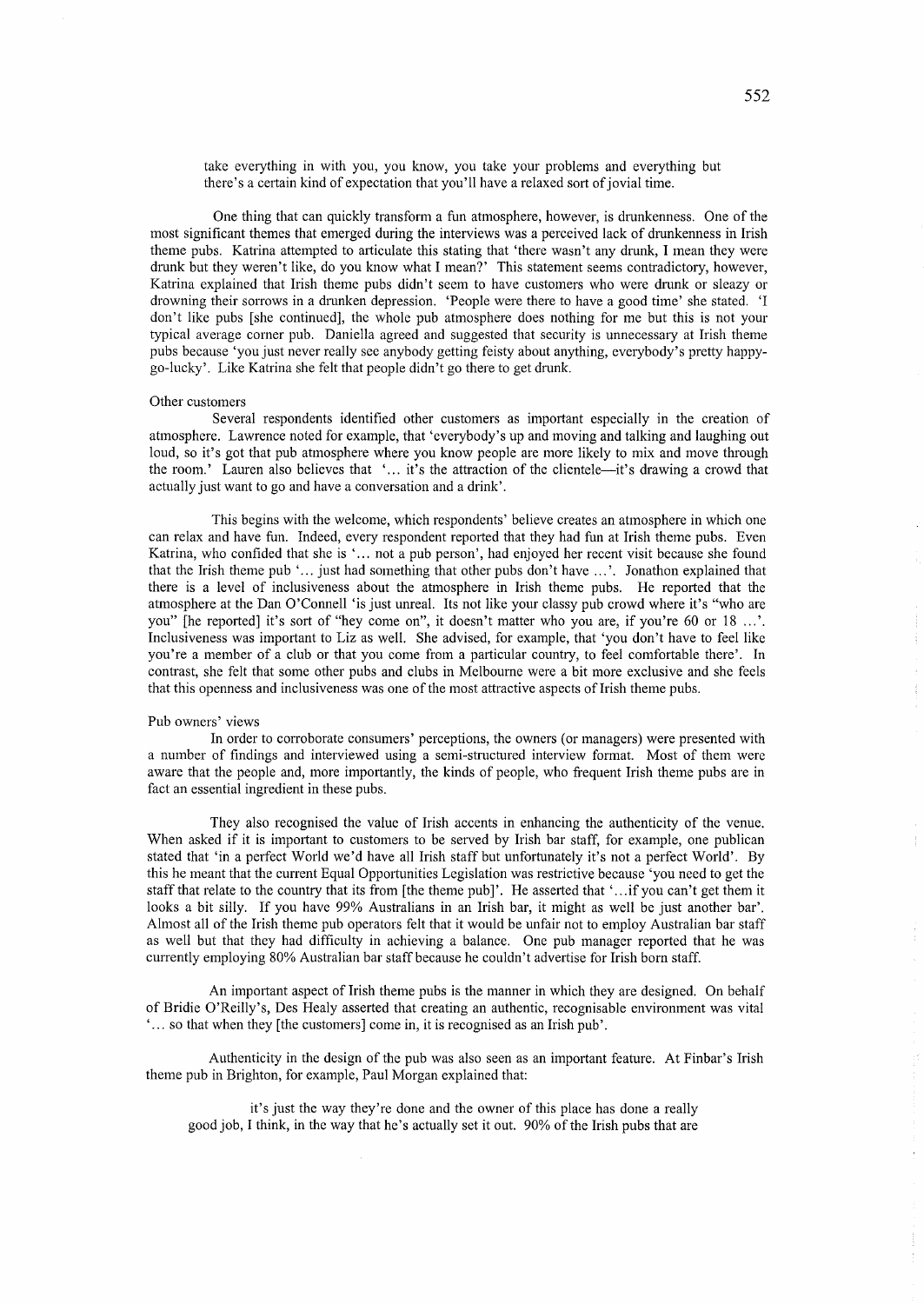in Melbourne have got that old feeling, I mean all the old bric a brac and stuff, I mean it's got to be put in the right way to have effect and it does.

He went on to caution that 'you can't just open an Irish pub and put stickers up and flags up and think you've got an Irish pub ... '

This issue was also explored with Kevin Webb of the Dan O'Connell, an established Irish pub. Kevin stated that he doesn't need to rely on artefacts because the long and rich history of that establishment resonates within it creating a vibe that is almost tangible. He reported that he has seen some of the toughest of men who are known in the local community for their violent tendencies, become calm and respectful because the atmosphere in the pub is pervasive. He went on to say that each night is targeted towards a community of people in the city that is diverse in age range and professions. 'In here the "Wharfie" rubs hands with the labourer, the doctor and the lawyer'. Finally, Kevin was asked why the atmosphere in the Dan O'Connell was so spellbinding. Revealing a spiritual dimension he answered 'I just believe that there's been a lot of souls in this place that have been very well respected and very well judged by their creator'.

## IMPLICATIONS

There are clear implications for hospitality retailing and the development of themed hospitality venues. The manner, in which customers interact, for example, was found to be an extremely important factor, as was the friendliness of staff. One important dimension of the staffing of Irish theme pubs was the expectation that staff not only needed to be skilled in aspects of bar work but also needed to have a sense of humour, be able to answer customers questions about Ireland and Irishness and be gregarious.

It is also concluded that security and the screening of patrons is essential to maintaining the special Irish theme pub atmosphere. This may seem incongruous considering most respondents suggested that security was not an issue because they had never witnessed any incidents that required the presence of security at an Irish theme pub. However, it is not just the security of the premises or the customers within the premises that needs to be protected, it is in fact the security of the product.

Another notable aspect of the Irish theme pub experience is the product lifecycle. The visible or tangibles aspects, such as the old-world decor and layout as well as the respondents desire for traditional Irish music suggests that, unlike nightclubs, Irish theme pubs will not need to be updated or refurbished on a regular basis. Indeed, the older they are the more authentic they are perceived to be, a factor that could have substantial benefits in terms of fit-out costs.

In summary, Hoffman and Turley's framework was a useful guide in identifying the environmental cues that are important to customers of Irish theme pubs. The dimensions and dynamics of these cues have also been uncovered allowing hospitality retailers to customise the atmospheric environment to their specific needs. The study is limited, however, by the local focus (Melbourne) and by the sampling criteria and size. Nevertheless, rich data were presented that provide insights into the nature of environmental cues within Irish theme pubs whilst providing implications for further research. There is an opportunity, for example, to look at issues of security and gender within the Irish theme pub environment and to compare the findings with similar research in non-Irish pubs. The issue of authenticity is also worthy of further study.

## REFERENCES

Auty, S. (1992), 'Consumer Choice and Segmentation in the Restaurant Industty', *The Services Industries Journal,* 12, pp.324-339.

Babbin, B. & Attaway, J. (2000), 'Atmospheric Affect as a Tool for Creating Value and Gaining Share of Customer', *Journal of Business Research,* 49, pp.91-99.

Berman, B., & Evans, J. (1995) Retail Management: A Strategic Approach, 6<sup>th</sup> Edition, Prentice-Hall, Inc. Englewood Cliffs, NJ.

Bitner, M. (1990), 'Evaluating Service Encounters: The Effects of Physical Surroundings and Employee Responses', *The Journal of Marketing,* 54, 3, pp.69-82.

Brown, S. and Patterson, A. (2000), 'Knick-knack Paddy-Whack, Give Pub a Theme', *Journal of Marketing Management,* 16, pp.647-662.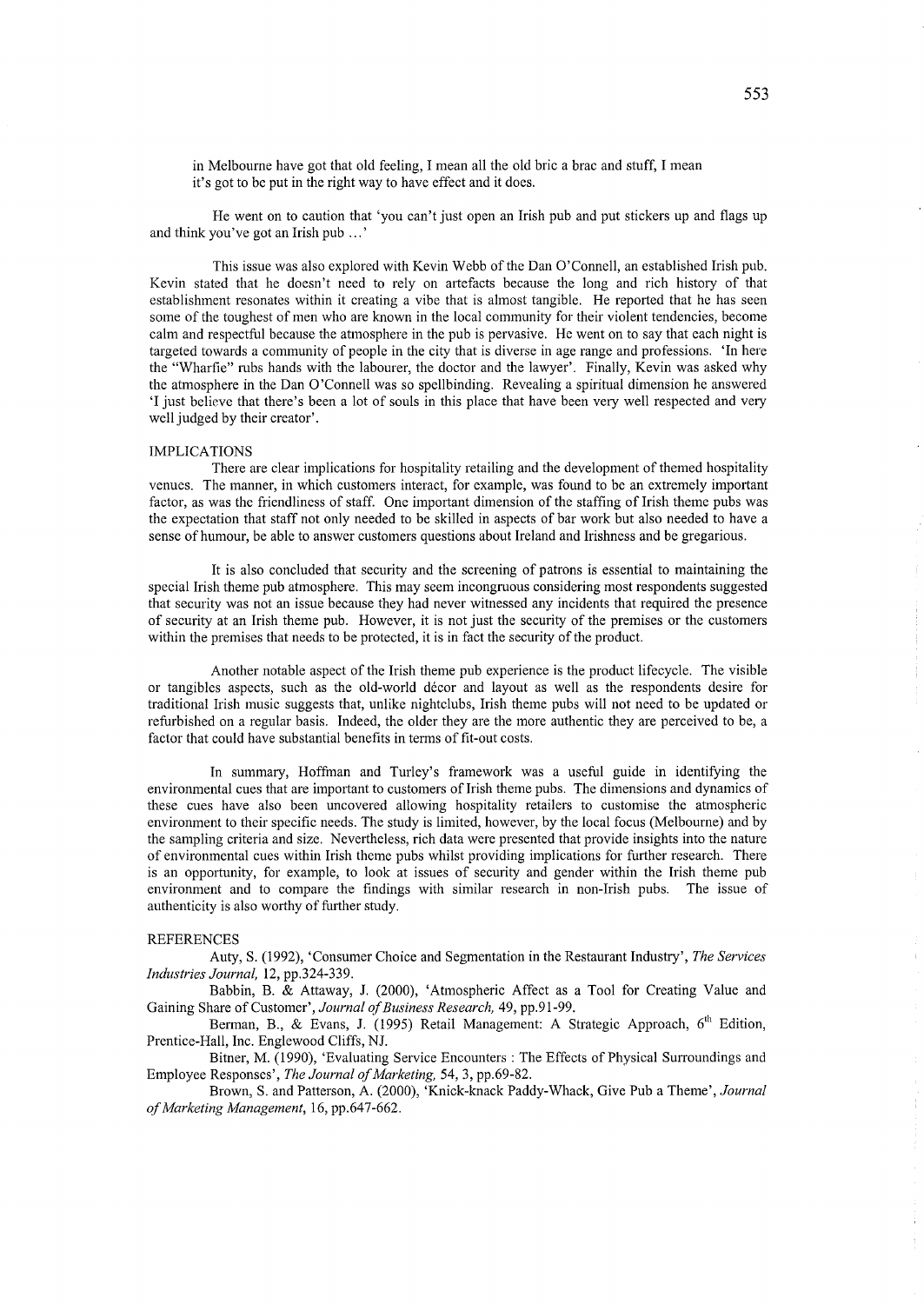Donovan, R. 1 & Rossiter, 1 R. (1982), 'Store Atmosphere: An Environmental Psychology Approach', *Journal of Retailing*, 58, p.34.

Goldsmith, C. (1996), 'Prefab Pub Sells Pints Worldwide', Wall Street Journal, pp.228, 83, p.81.

Hoffman, K. & Turley, L. (2002), Atmospherics, Service Encounters and Consumer Decision Making: An Integrative Perspective', *Journal of Marketing Theory and Practice*, pp.33-46.

Irish Pub Company 2001, website:www.irishpubconcept.com/gallery/pubshop.asp), accessed 24 May, 2003.

Kivela, J. (1997), 'Restaurant marketing: selection and segmentation in Hong Kong', *International Journal a/Contemporary Hospitality Management,* 9, pp.116-122.

Knowles, T. & Howley, M. J. (2000), 'Branding in the UK public house sector: recent developments', *International Journal of Contemporary Hospitality Management*, 12, pp.366-370.

Kotler, P. (1974), 'Amospherics as a Marketing Tool', *Journal of Retailing*, 49, pp.48-64.

Kotler, P., Bowen, 1, Makens, 1 (1996), Marketing for Hospitality and Tourism, Prentice-Hall, New York.

Mason, T. (2001), 'Guinness to help Irish pubs win over women', Marketing (UK), July, p.4.

McGoldrick, P. 1 & Pieros, C. P. (1998), 'Atmospheres, Pleasures and arousal: The Influence Of Response Moderators', *Journal* 0/ *Marketing Management,* 14, 1, pp.173-185.

O'Farrell, P. (2000), *The Irish in Australia,* 3rd Ed. University of New South Wales Press, Sydney.

o 'Mahony, (2002), *Food and Beverages in Australia: An Irish Perspective,* PhD Thesis University of Melbourne, Melbourne.

Patton, M. Q. 1987, *Creative Evaluation,* 2nd edn, Sage Publications, Newbury Park.

Strauss, A. and Corbin, J. 1990, *Basics of Qualitative Research: Grounded theory procedures and techniques,* Sage, Newbury Park.

Turley, L. W. and Furgate, (1992), 'The Multidimensional Nature of Service Facilities: Viewpoints and Recommendations', *The Journal a/Services Marketing,* 6. 3, pp.37-45.

Turley, L. W. and Millman, R. E. (2000), Atmospheric Effects on Shopping Behavior: A Review of the Experimental Evidence', *Journal a/Business Research,* 49, pp.193-211.

Walkup, A. (1997) 'Irish Pubs Pour Pints of Guinness, Store Up Golden Guineas', Tampa Tribune, 31,11, pp.60-61.

West, P. (2001), 'Last Orders Down at McFoneys', *New Statesman,* Vol. 130, p.14.

Zeithaml, V. A., Parasuraman, A. & Berry L. L. 1990, *Delivering quality service: balancing customer perceptions and expectations,* Collier Macmillan, London

APPENDIX A PROFILE OF RESPONDENTS

Background information on the respondents that were selected to take part in the study, using their code names, is provided below.

*Respondent number 1 Anne Brennan* was born in Ireland and migrated to Australia in 1988 with her husband Chris. Anne and Chris are entertainers and tour Australia regularly as a two-person show. Anne visits Irish theme pubs in Melbourne once a month and was selected for interview as a result of her visit to Finbar's Irish theme pub in Brighton. At interview she drew on her experiences in pubs in Melbourne, country Victoria and Ireland.

*Respondent number* 2 *Chris Brennan* is a fast-talking Dublin man who migrated to Australia with his wife Anne in 1988. A talented entertainer he visits Irish theme pubs once a month for business meetings. When he visits Irish theme pubs he is interested in food as well as beverages and feels that some Irish theme pubs in Melbourne are more Irish than others and that they are representative of pubs in Ireland. He was interviewed following a visit to Finbar's Irish theme pub in Brighton but also offered comment on several other Irish theme pubs in the city and suburbs.

*Respondent number 3 Katrina Womax* is 20 years of age, does not visit pubs very often, and does not have an Irish background. She visits Irish theme pubs for special events such as friends birthday parties and perceives that there is a difference between Irish theme pubs and pubs where people go to get drunk. She was selected for interview following a visit to Bridie O'Reilly's.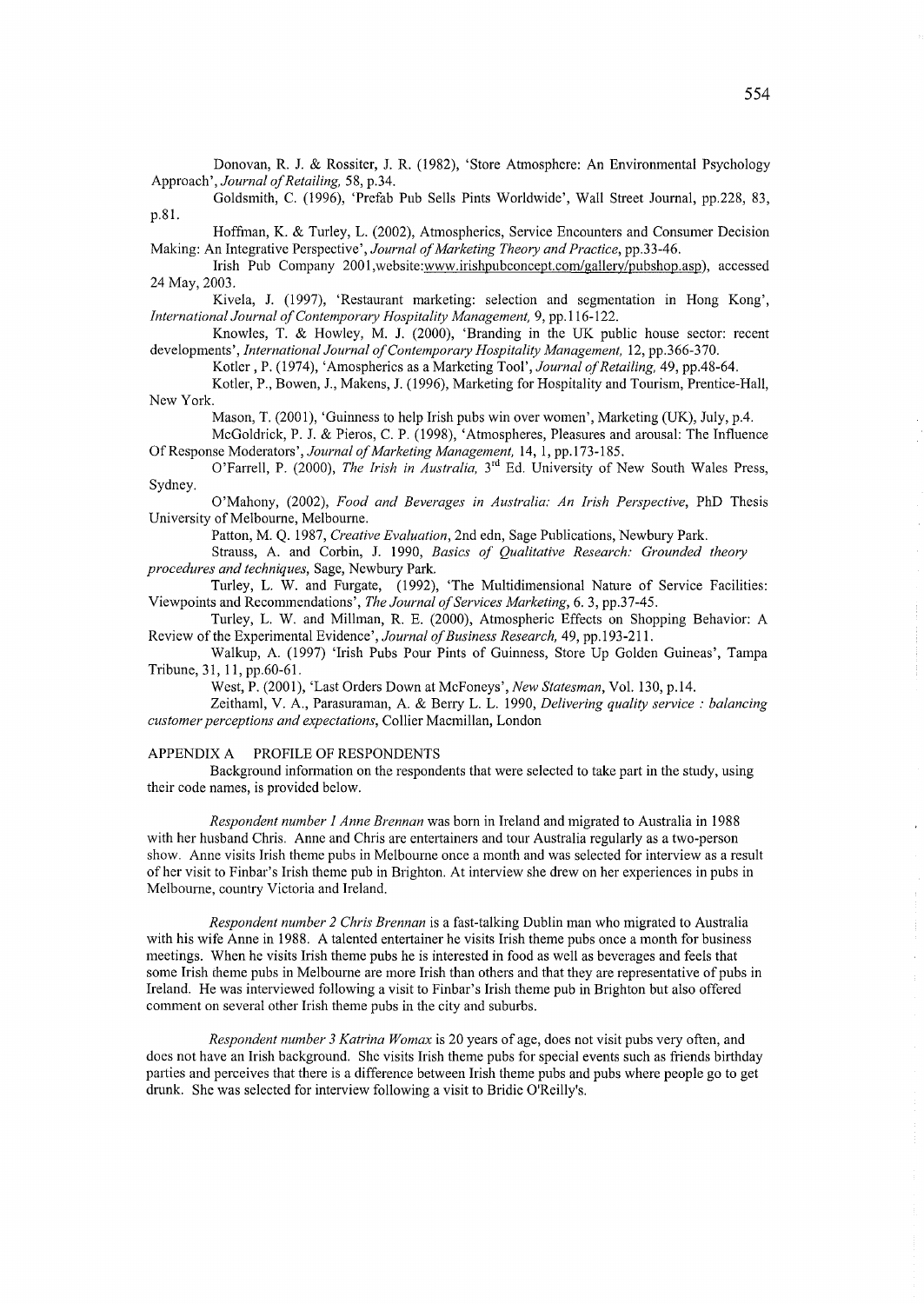*Respondent number* 4 *Daniella Rhodes* is 19 years of age and hails from country Victoria. She is a student at a Melbourne university and has lived in Melbourne for two academic years spending vacations at home. She does not have an Irish background but is a regular patron of Pugg Mahone's. She was interviewed in connection with her visits to this Irish theme pub.

*Respondent number* 5 *Jane Williams* is a 19-year-old business studies student living in Geelong on an income of less than \$20,000 a year. She is a guitarist in what she describes as an all girl rock band and visits pubs once a week. She does not have an Irish background but visits Irish theme pubs on special occasions spending \$50 per visit on beverages. She was interviewed in connection with her visit to Bridie O'Reilly's.

*Respondent number* 6 *Jonathon Harvey* is 20 years of age of Portuguese background and migrated to Australia when he was six years old. He currently works as a barman, although not in an Irish theme pub, a perspective that was seen as valuable at this exploratory stage of the study. He visits Irish theme pubs once a month spending between \$50 and \$60 per visit on both food and beverages. Although not a Guinness drinker himself, he fraternises with members of the 100 Pint Club at The Dan O'Connell.

*Respondent number* 7 *Trevor Ewards* is 20 years of age and works in a service station. He does not have an Irish background but is a big fan of Irish rock bands. He visits Irish theme pubs once a month spending \$30 per visit on beverages. He also celebrates special events such as, friends birthdays at Irish theme pubs. He was interviewed following a visit to The Dan O'Connell.

*Respondent number* 8 *Anthea Stuart* is 26 years of age and works as an employment consultant. She does not have an Irish background but visits an Irish theme pub about twice a month and for birthdays or get togethers. She speaks affectionately of Pugg Mahone's and was interviewed in connection with her visits there.

*Respondent number* 9 *Robert Hill* is a 20-year-old bar manager who visits Irish theme pubs once a month and spends anywhere in the region of \$1 00-\$200 per visit on food and beverages. He has a Scottish background and visited Ireland once as a toddler. Many of his friends are migrants and he believes that Irish theme pubs in Melbourne are representative of pubs in Ireland. He was interviewed in connection with a visit to P. J. O'Brien's.

*Respondent number10 David Phillips* is a 39-year-old business consultant. He was born in Australia of Irish lineage and visits Irish theme pubs once a month, usually in the company of his wife. He makes a point of celebrating St. Patrick's day and also visits Irish theme pubs on special occasions. He was interviewed in connection with The Dan O'Connell, however, he also offers insights in respect of Bridie O'Reilly's.

*Respondent number* 11 *Kevin Richards* is a 37-year-old tour operator and fitness fanatic who is heavily involved in white water rafting. He was born in New Zealand of Irish heritage and visits Irish theme pubs once every three months, mainly to catch up with friends. He has definite expectations in relation to how things ought to be done in Irish theme pubs and has an intense liking for Guinness. He was interviewed in relation to his visit to Bridie O'Reilly's.

*Respondent number* 12 *Lawrence Hopkins* is a 34-year-old economist born in Canada. He does not have an Irish background but visits Irish theme pubs about once a year for food and beverages. He has visited Ireland and does not believe that Irish theme pubs in Melbourne are representative of pubs in Ireland. [Others who visited and some from Ireland have said that they are. Perhaps it depends on which part of Ireland you visit. These pubs represent a non-mainstream Ireland]. He was interviewed in relation to his visit to Finbar's Irish theme pub.

*Respondent number* 13 *Liz Steiner* is a 41-year-old office administrator who was born in Australia ofIrish heritage. Originally from North East Victoria, she has lived in Melbourne all of her working life. She visits Irish theme pubs once a month and on special occasions pariicularly Irish celebrations. She was interviewed following a visit to P. J. O'Brien's.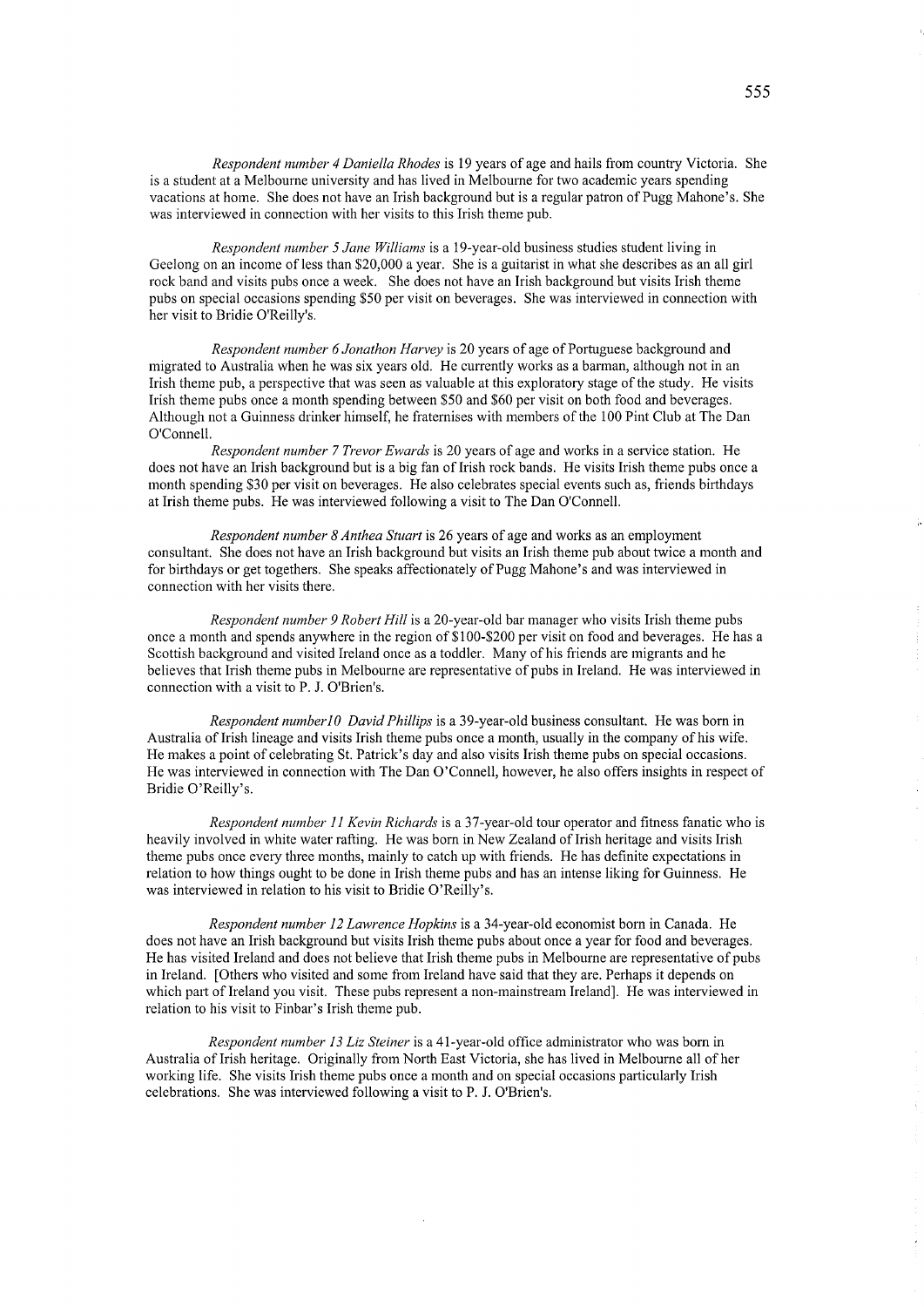*Respondent number* 14 *Stephanie McEvoy* is a 34-year-old social worker living in the Western suburbs of Melbourne. She has a Scottish background having migrated to Australia at the age of 16. She visits Irish theme pubs for special occasions and points out that with two children to care for, any night at a pub is a special occasion. She has visited several Irish theme pubs and offers an opinion on the differences between the new Irish theme pubs and the more established, in particular The Dan O'Connell, a regular haunt of hers when she was a student at the University of Melbourne.

*Respondent number* 15 *Lauren Davison* is a 33-year-old public servant from Clarkefield. Some years ago she cycled around Ireland with a friend and recounted some of her experiences in Irish theme pubs there during the interview. She rarely goes to pubs to drink but often chooses to dine in pubs and visits Irish theme pubs for special events such as bitihdays and reunions. She recently attended a bitihday celebration at The Quiet Man and was intetviewed following this visit. She does not have an Irish background.

*Respondent number* 16 *Jack Parker* is a 55-year-old university lecturer who was born in England and migrated to Australia at the age of 4. He enjoys visiting Irish theme pubs for special occasions, to explore Irish culture and to partake in food as well as beverages. He has visited a number of Irish theme pubs and was particularly taken with P. J. O'Brien's. He was interviewed in connection with his visit there.

*Respondent number* 17 *Paul Murphy* is a 23-year-old retail manager who was born in Australia ofIrish heritage. He visits an Irish theme pub once a month and enjoys draft Guinness. He has cousins in Ireland who he has visited and continues to keep in touch with by email. He believe that Irish theme pubs in Melbourne are representative of pubs in Ireland and was interviewed in connection with a visit to Pugg Mahone's.

*Respondent number* 18 *Rosemary Martens* is a 47-year-old teacher from Essendon. She does not have an Irish background but visits Irish theme pubs for special occasions such as celebrations with friends. She reported at interview that she didn't like pubs but was very much taken with the Irish theme pubs that she visited to celebrate special events. She was interviewed following a visit to P. J. O'Brien's.

*Respondent number* 19 *Ben Davison* is a 30-year-old plumber who recently returned from a three-year visit to Ireland where he worked as a barman. During his time in Ireland he discovered that he has an Irish background and, since returning, he visits Irish theme pubs once a month spending \$40 per visit on beer. He was somewhat amazed at the number of Irish theme pubs that had opened in Melbourne during his absence and enjoyed visiting The Quiet Man in Flemington. His interview was based on his visits there.

*Respondent number 20 Ron McIntosh* is a 41-year-old business manager of Scottish heritage. Ron previously owned a restaurant and he visits Irish theme pubs once evety three months and for St. Patrick's and Bloom's day celebrations. He has been to a number of Irish theme pubs in Melbourne and offers a view on the differences between the old and the new Irish theme pubs. He also shares insights about Irish theme pubs he frequented while on holiday in Italy and Spain. He was interviewed following a visit to Finbar's Irish theme pub in Brighton.

*Respondent number* 21 *Deirdre O'Sullivan* is a 36-year-old Irish woman who emigrated to Australia with her husband in 1986. She is convinced that Irish theme pubs have something special to offer and that Australians could learn a lot about Irish culture by visiting Irish theme pubs. She offers a view on the social role of pubs in Ireland and was interviewed in connection with her recent visit to The Quiet Man.

*Respondent number* 22 *Vincent Flood* is a 19-year-old student who is not particularly interested in Irish culture but enjoys the surroundings of Irish theme pubs. Although he hasn't developed a taste for Guinness he enjoys Irish draft beer and was interviewed following a visit to Pugg Mahone's.

*Respondent number* 23 *Richard Ellis* is a 28-year-old manager who enjoys visiting Irish theme pubs with his wife. He is interested in food as well as beverages and enjoys sharing in the cultural aspects of Irish theme pubs. He was interviewed following a visit to Bridie O'Reilly's.